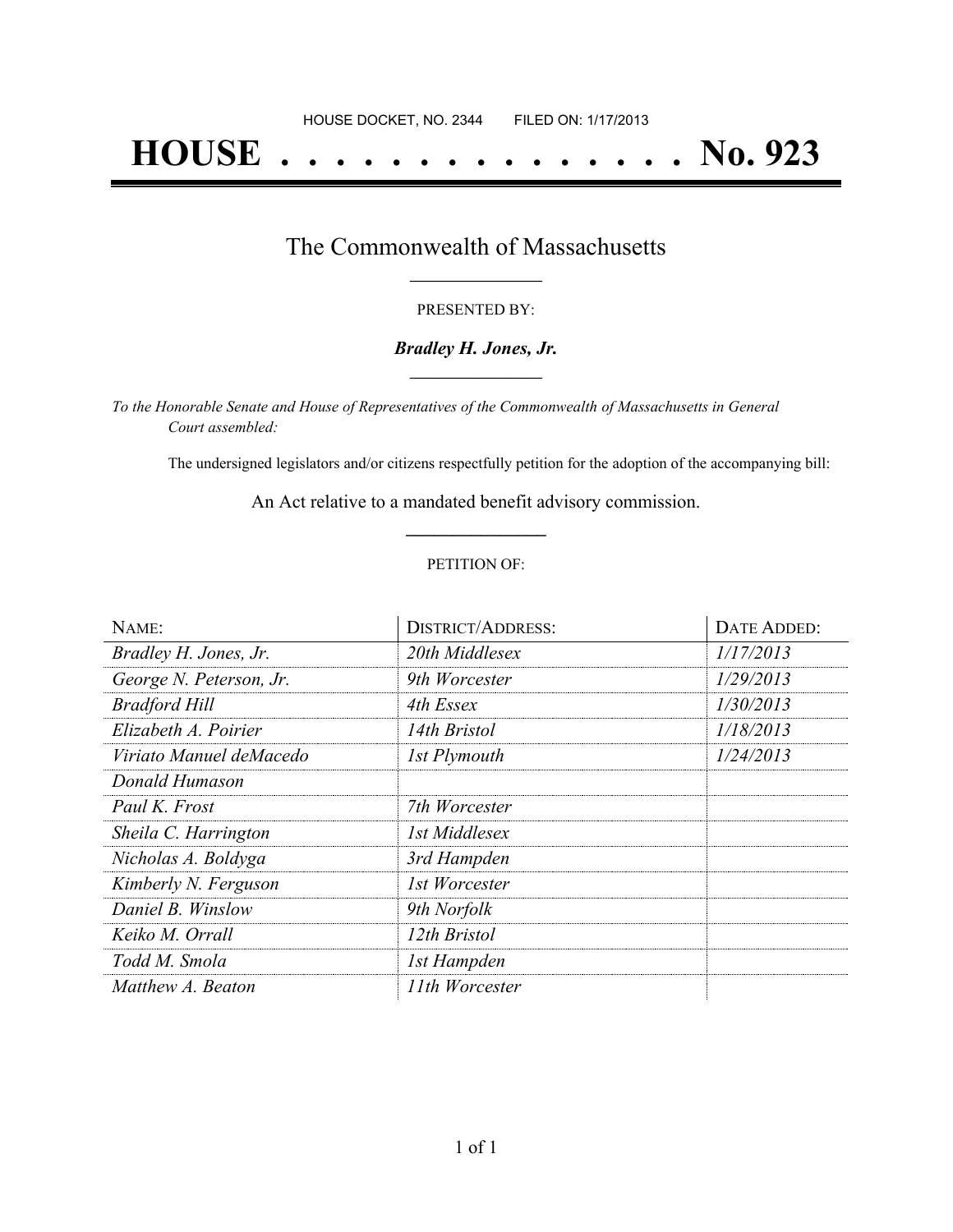## **HOUSE . . . . . . . . . . . . . . . No. 923**

By Mr. Jones of North Reading, a petition (accompanied by bill, House, No. 923) of Bradley H. Jones, Jr. and others for an investigation by a special commission (including members of the General Court) relative to minimum creditable health insurance coverage in the Commonwealth. Financial Services.

### The Commonwealth of Massachusetts

**\_\_\_\_\_\_\_\_\_\_\_\_\_\_\_ In the Year Two Thousand Thirteen \_\_\_\_\_\_\_\_\_\_\_\_\_\_\_**

An Act relative to a mandated benefit advisory commission.

Be it enacted by the Senate and House of Representatives in General Court assembled, and by the authority *of the same, as follows:*

 SECTION 1. Notwithstanding any general or special law to the contrary, there shall be a special commission, known as the Massachusetts Minimum Creditable Coverage Advisory Commission, to investigate and study various aspects of health insurance in the commonwealth. The commission shall consist of the secretary of the executive office of health and human services, or his designee; the executive director of the Commonwealth health insurance connector authority, or his designee; the president of the Massachusetts Association of Health Plans, or his designee; 2 members appointed by the attorney general, 1 of whom shall be an employee health benefits plan specialist, and 1 of whom shall be a representative of a health consumer organization; the Boston district director of the U.S. Small Business Administration, or his designee; 1 member who is a small business owner in Massachusetts, appointed by the Governor; 1 member who is a taxpayer advocate, appointed by the Governor; the president of the Massachusetts AFL-CIO, or his designee; 1 member of the senate to be appointed by the senate president; 1 member to be appointed by the senate minority leader; 1 member of the house of representatives to be appointed by the speaker of the house; 1 member to be appointed by the house minority leader. The scope of the commission shall include, but not be limited to, studying: (i) the feasibility of amending the existing mandated coverage standards required by section 2 of chapter 111M of the General Laws and the regulations promulgated by the Commonwealth Health Insurance Connector, (ii) the feasibility of establishing three categories of benefits: mandated coverage, mandated provider and mandated offer, using the program 20 implemented in Maine as a model, (iii) or other state models which would only require such benefits to be offered to consumers for purchase, rather than mandate coverage. To the extent